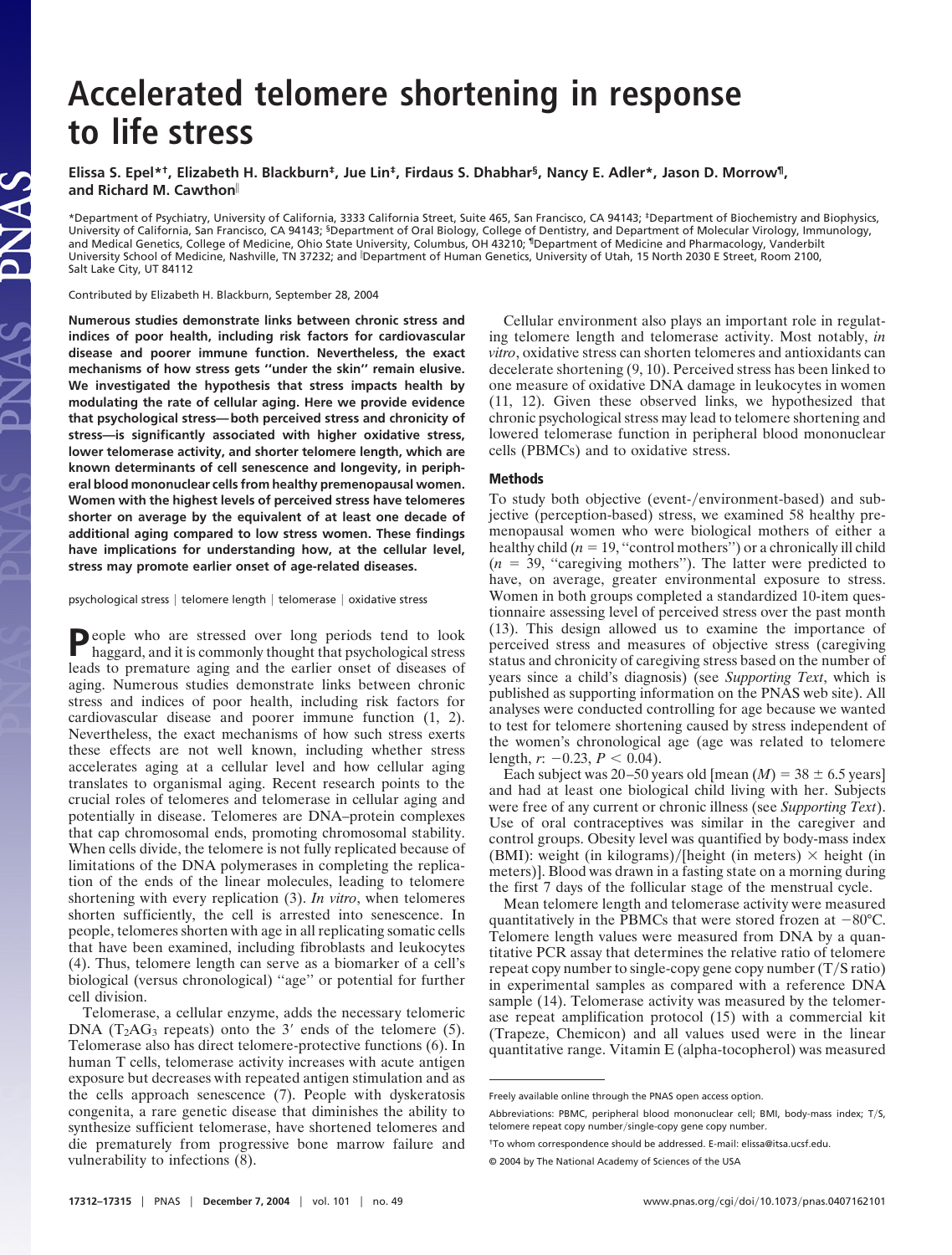**Table 1. Correlations between stress and cell senescence markers across the sample (adjusted for age and potential healthbehavioral mediators)**

|                        |                                                   | Years of                                          |
|------------------------|---------------------------------------------------|---------------------------------------------------|
|                        | Perceived stress, n                               | caregiving, n                                     |
| Telomere length        | $-0.31*$ ( $-0.27$ <sup>†</sup> ), 54             | $-0.40*$ ( $-0.43*$ ), 36                         |
| Telomerase activity    | $-0.24$ <sup>†</sup> ( $-0.24$ <sup>†</sup> ), 59 | $-0.35$ <sup>+</sup> ( $-0.32$ <sup>+</sup> ), 37 |
| Oxidative stress index | $0.27$ <sup>†</sup> (0.22), 44                    | $0.33$ <sup>†</sup> (0.38 <sup>†</sup> ), 30      |

Values are correlations adjusted for age only, with correlations adjusted for age, BMI, smoking, and vitamin use in parentheses. When people are stressed, some tend to eat and smoke more, and they may not engage in self-care behaviors, such as taking antioxidant multivitamin supplements. Therefore, potential mediators (BMI, smoking, and vitamin use) were controlled for along with age. Even when these factors are controlled for, stress was still significantly associated with shorter telomeres and lower telomerase activity, although the relationship with oxidative stress index was no longer significant and thus partially mediated by health behaviors. Perceived stress was not directly related to isoprostanes ( $r = 0.18$ ,  $P$  value not significant) or vitamin E  $(r = -0.09$ , *P* value not significant) but was related to the oxidative stress index (the ratio of isoprostanes divided by vitamin E levels).  $t, P < 0.01$ ;  $t, P < 0.05$ (one-tailed). *n* values vary because of missing data, because years of caregiving was measured in the caregivers only, or because oxidative stress was measured on a subset of the sample  $(n = 44)$ .

with HPLC from serum isolated from a blood sample protected by foil (ARUP Laboratories, Salt Lake City).  $F_2$ -isoprostanes level, a reliable measure of oxidative stress, was quantified from a 12-hour nocturnal urine sample from a subsample of 44 of the women (urine was not collected on the first 14 subjects) by using a highly accurate and precise gas chromatographic/mass spectrometric assay (16) and adjusting for creatinine levels. An index of oxidative stress was calculated as the ratio of (isoprostanes per milligram of creatinine)/vitamin E. This index represents the net oxidative stress effect, taking into account one marker of oxidative stress and of antioxidant defenses. All statistical analyses that tested *a priori* hypotheses were performed with onetailed *P* tests, given the directional nature of the predictions (see *Supporting Text* for details on methods and measures).

# **Results**

As expected, the average perceived stress level was significantly higher in caregivers than in controls. As a group, caregivers did not differ from controls in telomere length, telomerase activity, or oxidative stress index, but the duration of their chronic stress (number of years spent as a caregiver) varied greatly (from 1 to 12 years). Thus, we reasoned that duration might have a stronger association with telomere length than simply caregiver versus control status. Indeed, within the caregiving group, the more years of caregiving, the shorter the mother's telomere length, the lower the telomerase activity, and the greater the oxidative stress, even after controlling for the mother's age (Table 1 and Fig. 1*A*).

We also found significant correlations between perceived stress and all three markers of cellular aging across the entire sample of caregivers and noncaregivers (Table 1). Notably, telomere length was related to perceived stress in both caregivers and controls (Fig. 1*B*). Hence, the relationship between perceived stress and shorter telomeres is not simply because of the severe stress experienced by many of the caregivers or to some biological vulnerability that predisposed their child to have a chronic condition but rather exists across the continuum of normative stress levels, especially notable at the extremes (low and high perceived stress).

A further demonstration of the relationship between stress and telomere length is seen upon comparing the two extreme groups, those in the highest  $(n = 14)$  and lowest  $(n = 14)$ quartiles of perceived stress scores. These groups were similar in



**Fig. 1.** Scatter plots of chronicity of stress by telomere length in caregivers and perceived stress scores by telomere length. (*A*) The zero-order correlation between chronicity of caregiving and mean telomere length,  $r$ , is  $-0.445$  ( $P <$ 0.01) and, adjusting for the mother's age, it remains significant ( $r$  =  $-$ 0.40,  $P$   $<$ 0.01). To test whether the age of the child accounts for this relationship independently of caregiving, correlations between the age of the child and the mean telomere length were calculated in each group. The age of the child is related to shorter telomeres in the caregiver group ( $r = -0.45$ ,  $P < 0.01$ ) but not the control group ( $r = +0.22$ ,  $P$  value not significant). These findings demonstrate that the relationship between chronicity of caregiving and mean telomere length is not simply due to either the mother's or child's older age. (*B*) Zero-order correlation across the sample is  $r = -0.31$  ( $P < 0.01$ ,  $n = 57$ ). When the correlation is adjusted for age, BMI, smoking, and vitamin use, the correlation remained significant ( $r = -0.27$ ,  $P < 0.05$ ). In both the control (blue diamond) and high-stress (red circle) groups, the higher the stress level ranking, the lower the telomere length (controls,  $r = -0.34$ ; caregivers,  $r = -0.36$ ; adjusted for age). When the one particularly high-stress control subject is eliminated, there is still an association among the lower stress controls, showing that those with the lowest stress have the longest mean telomere  $length (r = -0.27)$ .

age, tobacco use, and vitamin use, but the high-stress group had significantly higher mean BMI (28.6  $\pm$  6.6 versus 24.0  $\pm$  3.3, *P* < 0.05). Analyses of covariance were performed, controlling for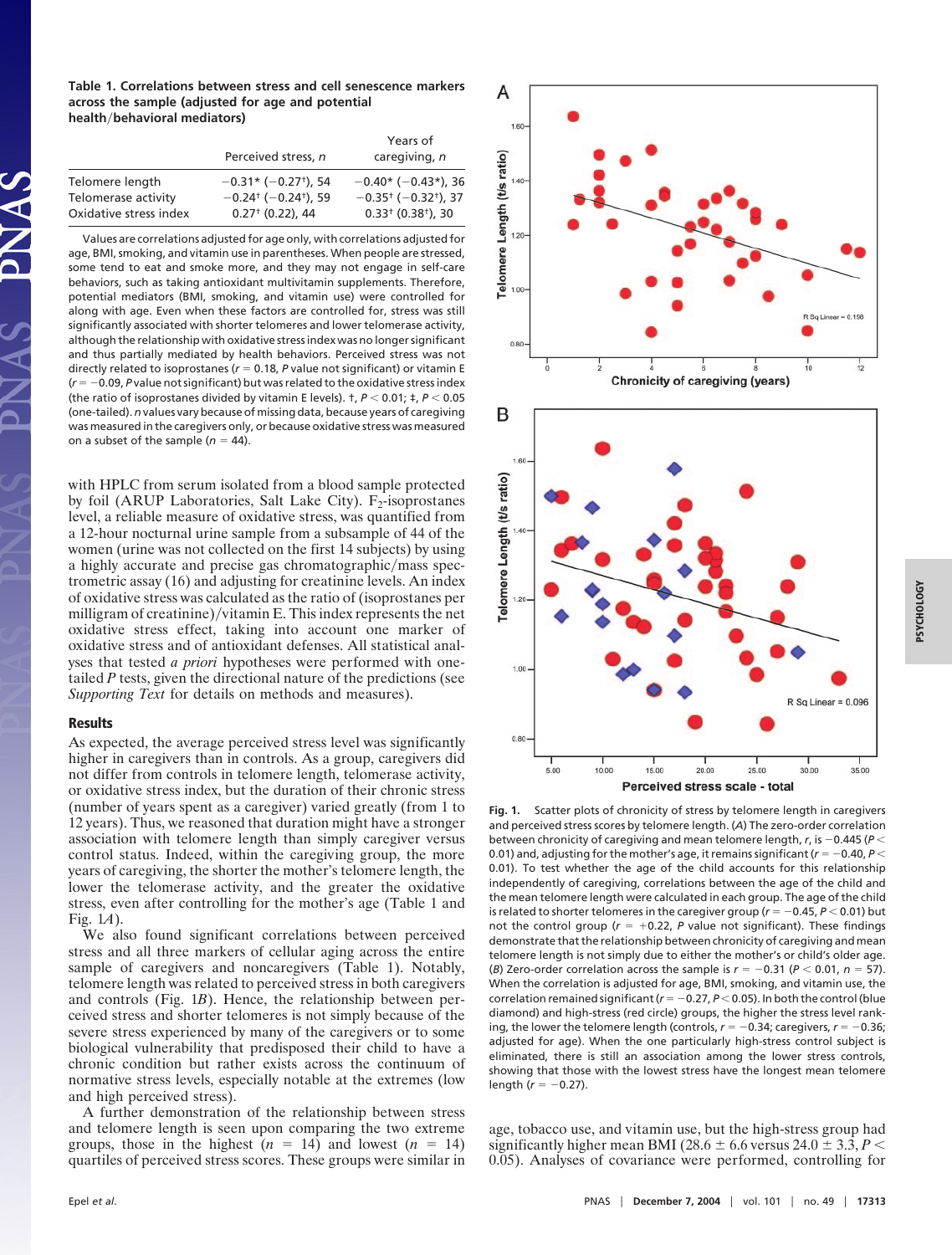

**Fig. 2.** Telomere length and telomerase activity levels in extreme high- and low-stress groups. (*A*) Average telomere length and SE are shown. The highstress group had shorter telomeres even after controlling for age and BMI [*F*(1,  $27$ ) = 12.8,  $P < 0.001$ ]. (*B*) Average telomerase activity and SE are shown. The high-stress group had lower telomerase activity even after controlling for age and BMI  $[F(1, 27) = 3.1, P < 0.05]$ . Because values for telomerase activity were not normally distributed, the values were converted to follow a normal distribution by using a natural logarithm transformation. All statistical analyses were performed on the transformed variable. The raw (unadjusted) levels of telomerase are presented throughout because these values are more meaningful than transformed values.

age and BMI. Independent of their chronological age and BMI, the high-stress group had significantly shorter telomeres (raw mean T/S ratio =  $1.13 \pm 0.17$ ), which converts to 3,110-bp telomeres than the low-stress group (raw mean  $T/S$  ratio =  $1.33 \pm 0.15$ ), which converts to 3,660-bp telomeres (Fig. 2*A*).

Because telomere length declines during normal aging, one can estimate the years of aging expected to pass to bring the relatively long telomeres of the bottom-stress-quartile individuals down to the relatively short lengths of the top-stress-quartile individuals. Cross-sectional studies of age versus telomere length in the general population show that telomere shortening in young adulthood appears minimal in lymphocytes or PBMCs (4, 17–19) and becomes faster ( $\approx 60$  bp/year) in older age (50–70 years) (17, 19). There are no studies that estimate average expected telomere shortening in the exact age range studied here (20–50 years), which largely falls within the young adulthood period of minimal loss. Therefore, in translating telomere shortening to years of aging, we based our estimates on studies averaging telomere shortening across adulthood (ages 20–95 years), which find a loss of  $31-63$  bp/year  $(17, 20, 21)$ . Thus, the 550-bp shortening in the high-stress group indicates that their lymphocytes had aged the equivalent of 9–17 additional years, compared with the low-stress group.

Strikingly, the high-stress group also had significantly lower telomerase activity (Fig. 2*B*) and higher oxidative stress than the low-stress group. The mean telomerase activity, adjusted for BMI and age, was  $48\%$  lower in the high-stress group ( $M =$  $0.053 \pm 0.016$  versus  $0.092 \pm 0.016$  telomerase units per 10,000 cells;  $F(1, 27) = 3.1$ ;  $P \le 0.045$ ). The mean oxidative stress index  $\text{was } F(3, 22) = 4.5, P < 0.025 \ (M = 0.052 \pm 0.010 \text{ versus } 0.085 \pm 0.010 \text{ versus } 0.010 \text{ versus } 0.010 \text{ versus } 0.010 \text{ versus } 0.010 \text{ versus } 0.010 \text{ versus } 0.010 \text{ versus } 0.010 \text{ versus } 0.010 \text{ versus } 0.010 \text{ versus } 0.010 \text{ versus } 0.010 \text{ versus } 0.010 \text{ versus } 0.010 \text{ versus } 0.010$  $0.010$  arbitrary units of isoprostanes/vitamin E). When the results were analyzed by high versus low telomere length, the conclusions were similar in that the short telomere length group had higher perceived stress, higher oxidative stress, and lower telomerase activity (see *Supporting Text*).

## **Discussion**

The exact mechanisms that connect the mind to the cell are unknown. Although it is well accepted that cell senescence can include stress-induced processes, psychological stress has not yet been considered as part of the stress pathway. The current findings suggest that stress-induced premature senescence in people might be influenced by chronic or perceived life stress. Psychological stress could affect cell aging through at least three nonmutually exclusive pathways: immune cell function or distribution, oxidative stress, or telomerase activity. We considered whether stress might have decreased naïve T cells and increased memory T cells [which have shorter telomere length (22)], but the data did not support this (Table 2, which is published as supporting information on the PNAS web site). Second, stress could potentially lead to oxidative stress by means of chronic activation of the autonomic and neuroendocrine stress responses. Although this hypothesis has never been tested *in vivo*, the relationship between stress hormones and oxidative stress has been clearly demonstrated at the cellular level. Glucocorticoids, the primary adrenal hormones secreted during stress, increase oxidative stress damage to neurons, in part by increasing glutamate and calcium and decreasing antioxidant enzymes (23, 24). It is also notable that, in women, self-reported distress has been related to greater oxidative DNA damage (8-OH-dG) (12). Oxidative stress shortens telomeres in cells cultured *in vitro* (10). Our findings that perceived and chronic stress correlated with higher oxidative stress and shorter telomere length demonstrate this relationship cross-sectionally for the first time *in vivo*. Lastly, if the observed lowered telomerase activity represents chronic levels, it too could have contributed to the shortened telomeres in PBMCs.

Although being a caregiver *per se* was not related to telomere length, the chronicity of caregiving stress was related to telomere length. It is a formal possibility that the association between stress and telomere length reported here is in part due to people with longer telomeres being psychologically more resistant to objective stressors than people with shorter telomeres. Engineering worms to have longer telomeres resulted in an extension of their life spans, even though all of their somatic cells are postmitotic and their telomeres do not shorten during aging (25). Further, the biochemical pathway involved in this effect of telomere length on life span is the same pathway previously shown to mediate increased physiological stress resistance in response to various genetic variants that increase life span. It is unknown whether physiological stress resistance is related to psychological stress resistance. Perceived stress may be either causally or correlationally related to telomere length. However, the relationship between chronicity of caregiving stress (an objectively based measure) and telomere length implies that stress preceded telomere shortening, because telomere length cannot have influenced the number of years one has been a caregiver. Clearly, longitudinal studies in which telomere length is assayed repeatedly are needed to directly test whether the rate of telomere shortening in individuals with higher levels of reported stress is actually faster than in individuals with lower